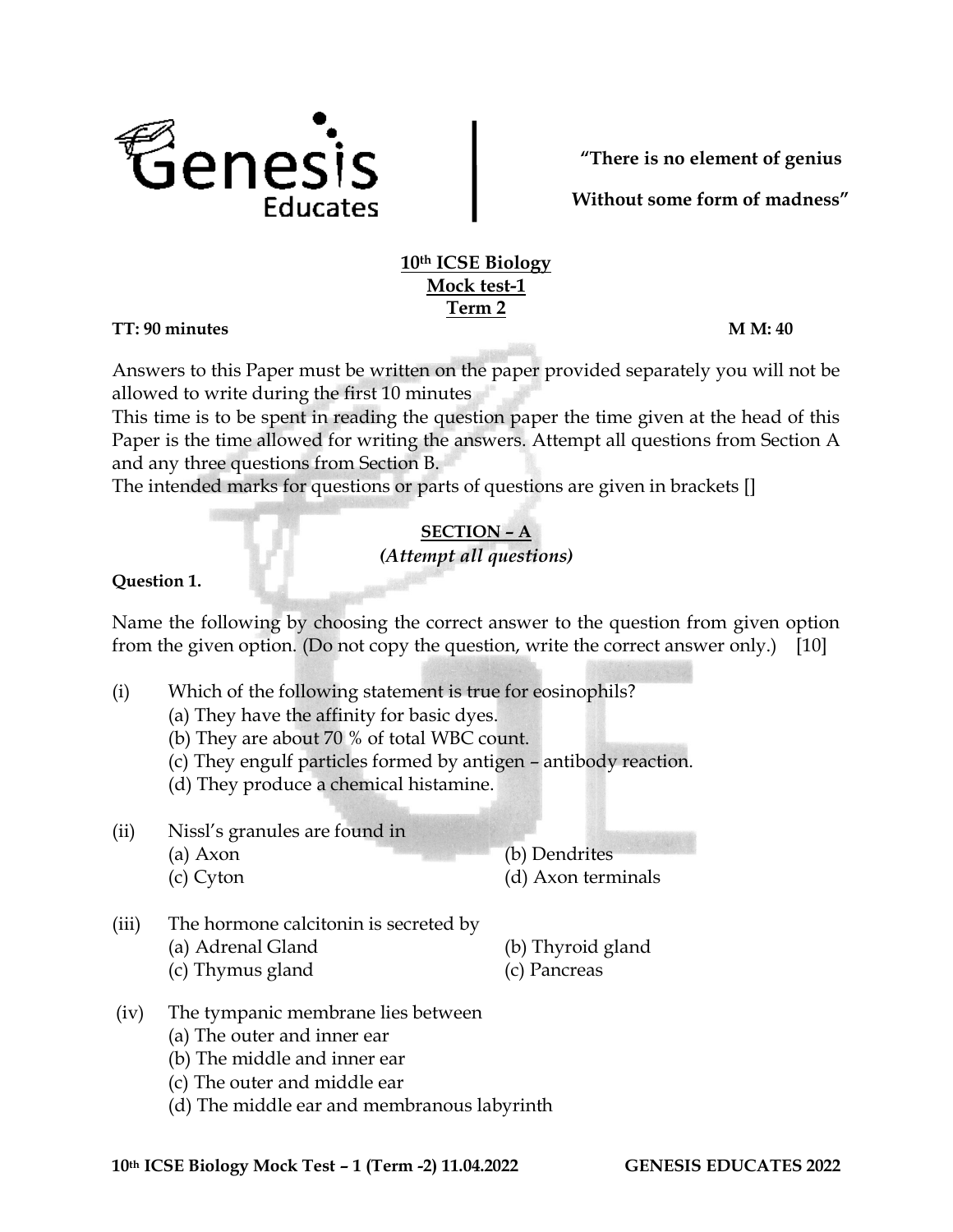| (v)                                                                    | Glomerular filtrate is received by<br>(a) Proximal tubule<br>(c) Loop of Henle                                                                                            | (c) Bowman's capsule<br>(d) Distal convoluted tubule                   |  |  |  |  |
|------------------------------------------------------------------------|---------------------------------------------------------------------------------------------------------------------------------------------------------------------------|------------------------------------------------------------------------|--|--|--|--|
| (vi)                                                                   | Gout disease in the joints is caused by<br>(a) Excess glucose and ammonia in the urine<br>(b) Excess salt in the body<br>(c) Deposition of uric acid<br>(d) All the above |                                                                        |  |  |  |  |
| (vii)                                                                  | The number of cranial nerves in human:<br>$(a)$ 12 pairs<br>$(c)$ 21 pairs                                                                                                | $(b)$ 31 pairs<br>$(d)$ 23 pairs                                       |  |  |  |  |
| (viii)                                                                 | Hypersecretion of ACTH causes<br>(a) Gigantism<br>(c) Addison's disease                                                                                                   | (b) Acromegaly<br>(d) Cretinism                                        |  |  |  |  |
| (ix)                                                                   | Which of the following is not a function of cerebrum?<br>(a) Seat of thinking<br>(c) Reflex centre for muscular activities                                                | (b) Respond to cold, heat and pain<br>(d) Controls emotions and speech |  |  |  |  |
| (x)                                                                    | The colour of the eye refers to colour of the<br>(a) Lens<br>(c) Pupil                                                                                                    | $(b)$ iris<br>(d) seclera                                              |  |  |  |  |
| <b>SECTION - B</b><br>(Attempt any three questions from this section.) |                                                                                                                                                                           |                                                                        |  |  |  |  |
| Question 2.                                                            |                                                                                                                                                                           |                                                                        |  |  |  |  |
| (i)                                                                    | Name the Gland which is heteroclite in function. Mention the name of hormones<br>released from it.<br>$[2]$                                                               |                                                                        |  |  |  |  |
| (ii)                                                                   | State differences between voluntary and involuntary actions<br>[2]                                                                                                        |                                                                        |  |  |  |  |

- 
- (iii) Given below is the diagram showing double circulation of blood in humans. Label the following parts. [3]



**10th ICSE Biology Mock Test – 1 (Term -2) 11.04.2022 GENESIS EDUCATES 2022**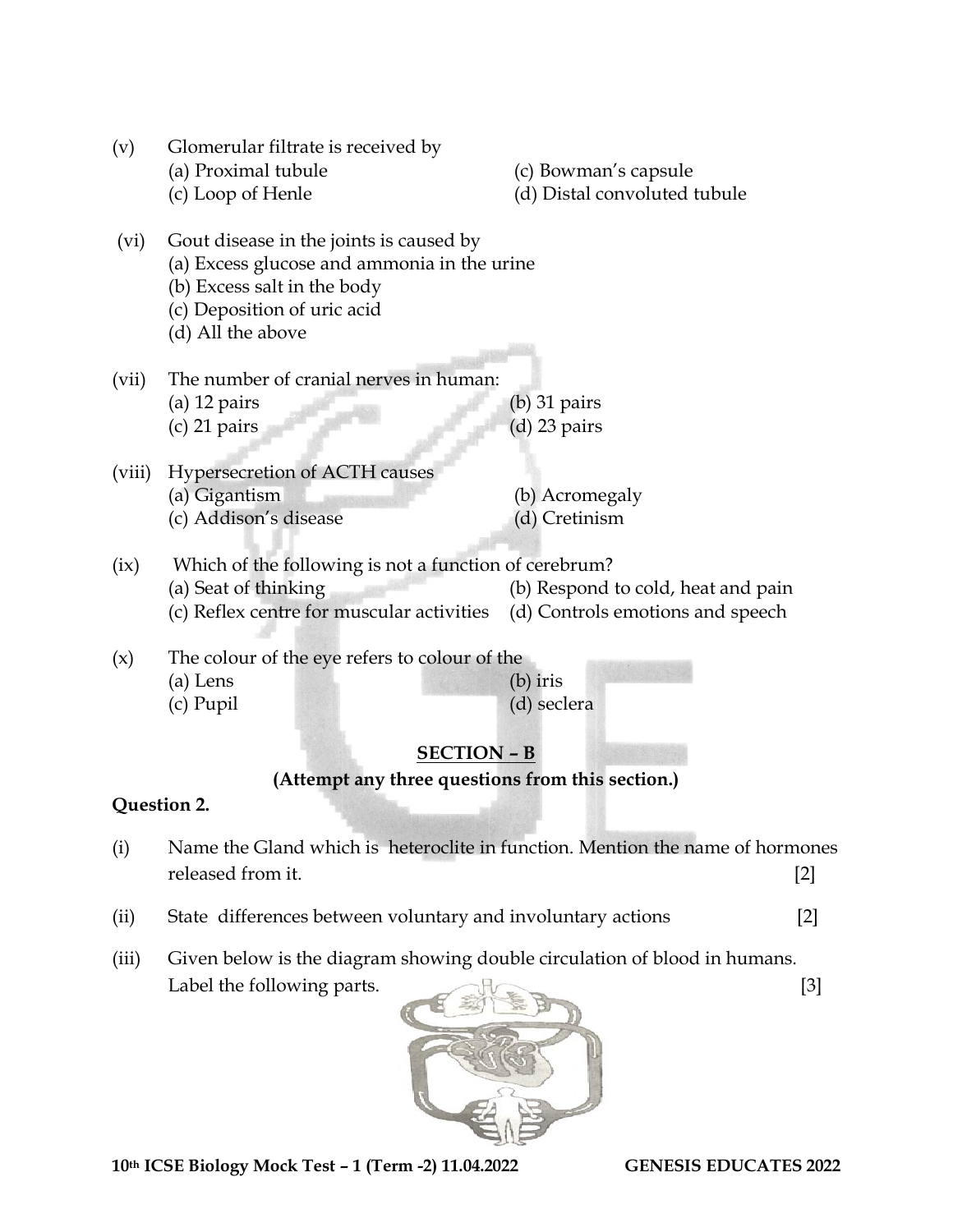| (a) Vena cava        | (b) Aorta          |
|----------------------|--------------------|
| (c) Pulmonary artery | (d) Left Ventricle |
| (e) Right atriums    | (f) Pulmonary Vein |

- (iv) Give the biological term for the following. [3] (a) The point of contact between two neurons.
	- (b) Inflammation of meninges
	- (c) The fluid Present in the anterior part in front of eye lens

## **Question 3.**

- (i) Mention two differences between RBCs and WBCs. [2]
- (ii) Where is spleen located? Mention two functions of it. [2]
- (iii) Study the diagram given below and answer the question. [3]



- (a) Name the region in the kindey where the above structure is present.
- (b) Name the part 1, 2, 3, and 4.
- (c) Name the stages involved in the formation of urine.
- (iv) Why is osmo regulation important? Explain [3]

## **Question 4.**

| (i)   | How is pulse rate related to heart beat? Explain                                                    | $[2]$ |
|-------|-----------------------------------------------------------------------------------------------------|-------|
| (ii)  | Differentiate between Acromegaly and cretinism.                                                     | $[2]$ |
| (iii) | Name three hormones secreted by anterior lobe of pituitary gland along with t<br>heir<br>Functions. |       |
| (iv)  | What is blood coagulation? Describe briefly the four stages of it.                                  |       |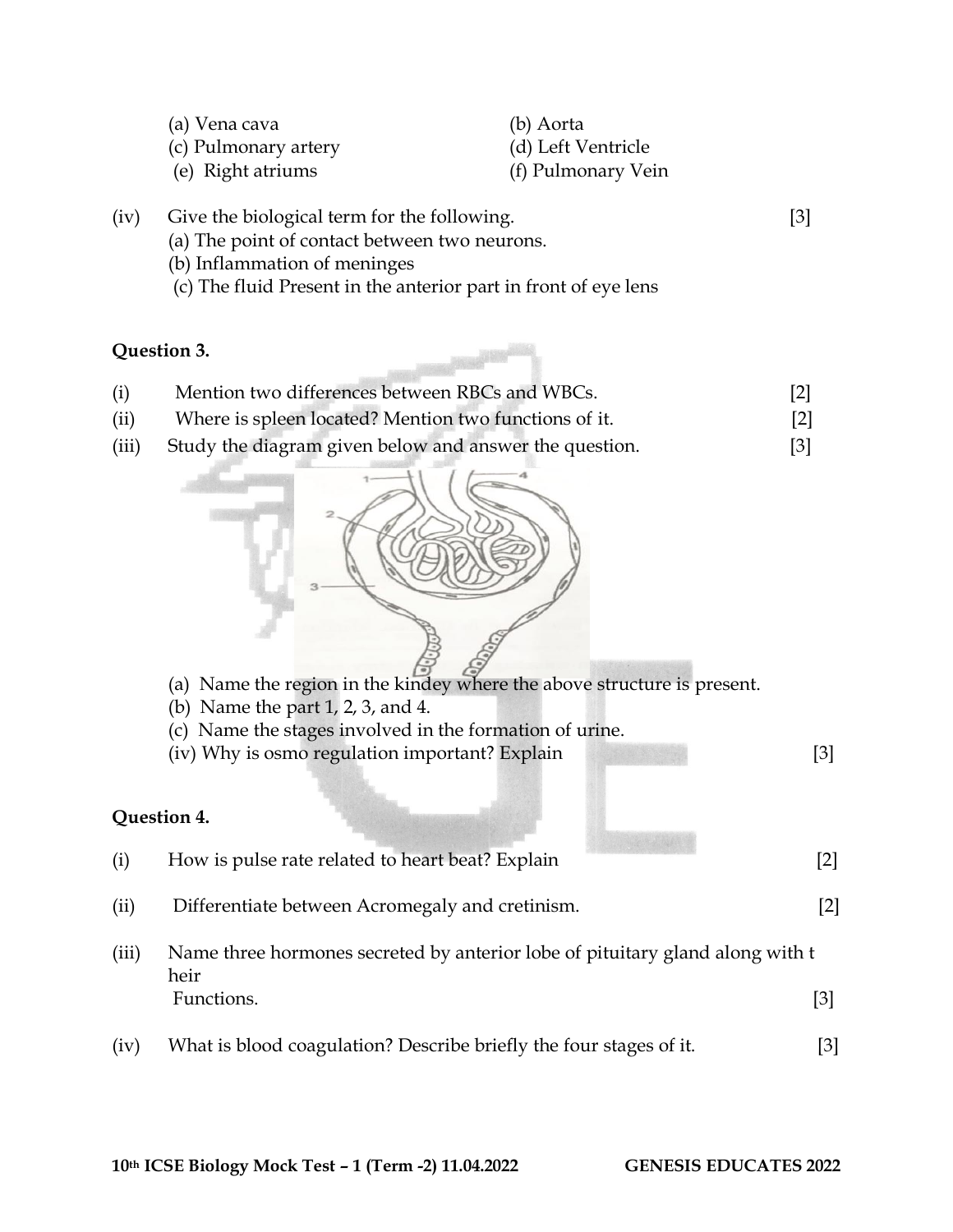#### **Question 5.**

- (i) Differentiate between rods and cones. [2]
- (ii) Distinguishing colours in the moon light is difficult. Explain giving suitable Reason [2]
- (iii) The diagram below represents the structure of inner ear of human. Study the diagram and answer the questions. [3]



- (a) Name the part of the ear which is responsible for transmitting impulses to the brain.
- (b) Name the part A, B, C, and D.
- (c) Name the fluid present A.
- (4) (a) Differentiate between exocrine gland and endocrine glands.
	- (b) Which hormone is also called 'birth hormone'?Give reason. [3]

#### **Question 6.**

- (i) Mention the location and function of [2] (a) Myelin sheath (b) Pinna (ii) Give the full form of [2] (a) MSH (b) PNS
- (iii) Draw a well labeled diagram of T.S of spinal cord and name the following parts [3] (a) Grey matter (b) White matter (c) Relay neuron (d) Motor neuron (e) Sensory neuron